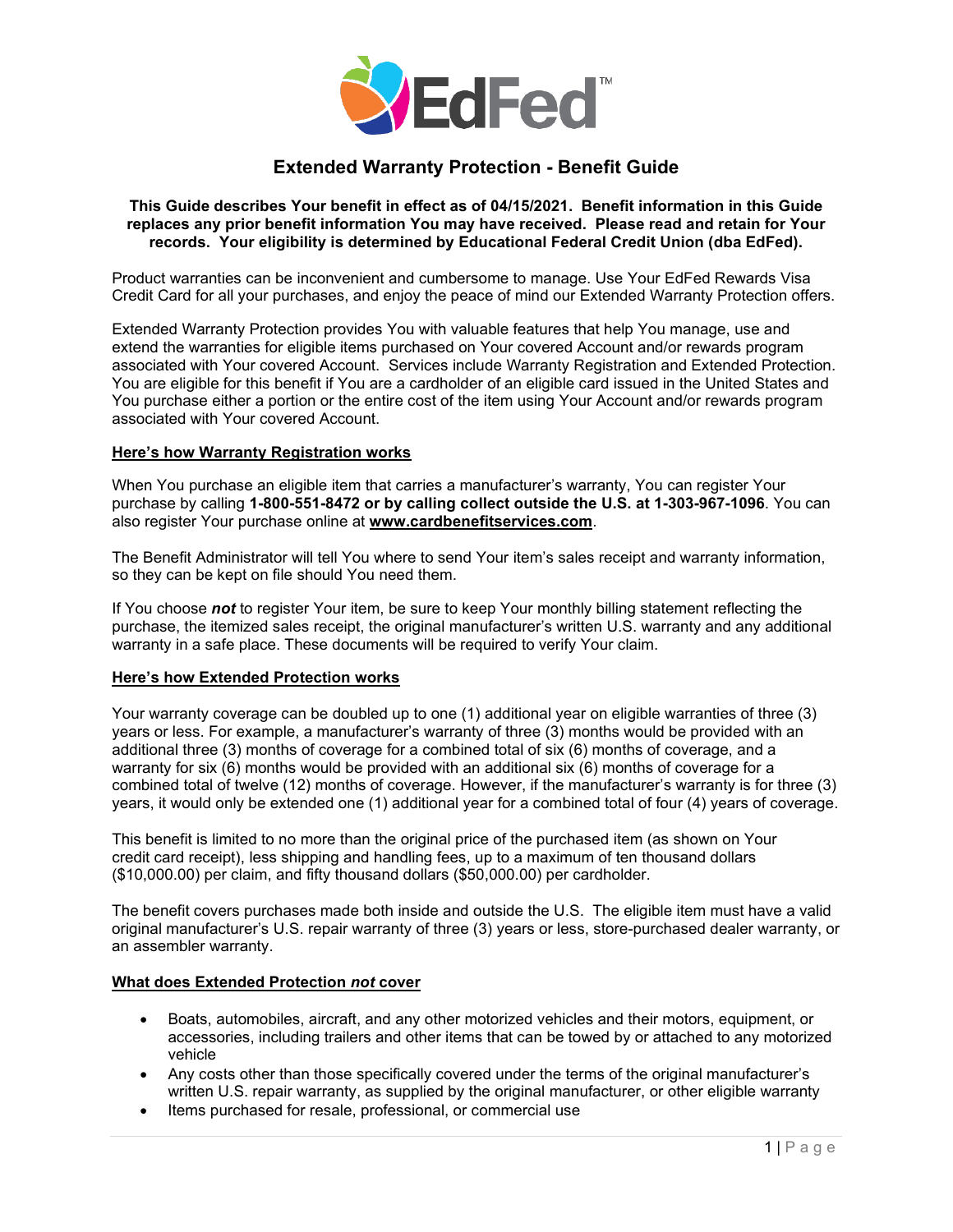

- Real estate and items which are intended to become part of real estate including, but not limited to, items that are hard-wired or hard-plumbed, garage doors, garage door openers, and ceiling fans
- Rented or leased items
- Computer software
- Medical equipment
- Used or pre-owned items (Refurbished items will be covered as long as it has a warranty with it and would not be considered used or pre-owned.)
- Losses caused by or resulting from a Cyber Incident.

## **Filing an Extended Protection claim**

To file a claim, call the Benefit Administrator at **1-800-551-8472 or call collect outside the U.S. at1-303- 967-1096**, immediately after the failure of Your covered item. **Please note if You do not notify the Benefit Administrator within sixty (60) days of product failure, Your claim may be denied.** 

The Benefit Administrator will request preliminary claim information, direct You to the appropriate repair facility, and send You the claim form. Gift recipients of eligible items are also covered, but they must provide all the documents needed to substantiate their claim.

If You received or purchased a service contract or an extended warranty when You purchased Your item, this benefit will be supplemental to, and in excess of, that coverage.

#### **What You must submit to file a claim**

Fill out and sign the claim form the Benefit Administrator sent You, then submit the form **within ninety (90) days** of the product failure, along with the following documents:

- A copy of Your monthly billing statement (showing the last four [4] digits of the Account number) demonstrating that the purchase was made on Your eligible Account and/or rewards program associated with Your covered Account
- If more than one method of payment was used, please provide documentation as to additional currency, voucher, points or any other payment method utilized
- A copy of the itemized sales receipt
- A copy of the original manufacturer's written U.S. warranty, and any other applicable warranty
- A description of the item and its serial number, and any other documentation deemed necessary to substantiate Your claim (this includes bills and, if necessary, a copy of the maintenance record and receipts)
- The original repair estimate or repair bill, indicating cause of failure
- Any other documentation deemed necessary by the Benefit Administrator to substantiate the claim

#### **All claims must be fully substantiated.**

#### *For faster filing, or to learn more about Extended Warranty Protection, visit* **[www.cardbenefitservices.com](http://www.cardbenefitservices.com/)**

#### **How You will be reimbursed**

If You have substantiated Your claim and met the terms and conditions of the benefit, Your item will be replaced or repaired **at the Benefit Administrator's discretion**, but for no more than the original purchase price of the covered item, as recorded on Your credit card receipt, less shipping and handling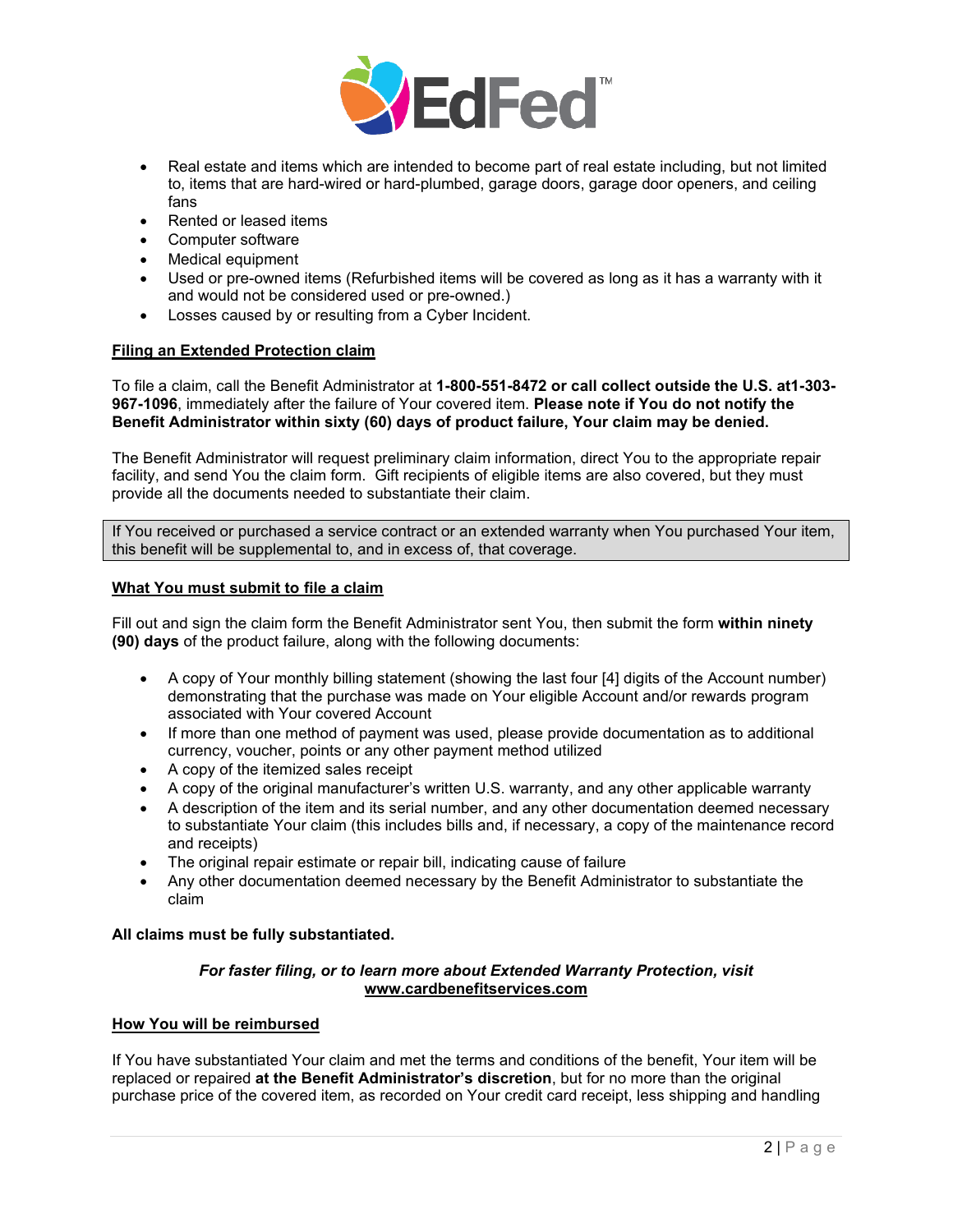

fees, up to a maximum of ten thousand dollars (\$10,000.00) per claim, and a maximum of fifty thousand dollars (\$50,000.00) per cardholder. You will only be reimbursed up to the amount charged to Your Account or the program limit, whichever is less.

Under normal circumstances, reimbursement will occur within five (5) business days of the receipt and approval of all required documents.

If Your item is to be repaired, You may go to an authorized repair facility and file a claim for reimbursement. Only valid and reasonable repairs made at the manufacturer's authorized repair facility are covered.

In either case, the Benefit Administrator's payment, replacement, or repair made in good faith will fulfill the obligation under this benefit.

## **Definitions**

**Account** means Your credit or debit card Accounts.

**Computer Programs** mean a set of related electronic instructions that direct the operations and functions of a computer or device connected to it, enabling the computer or device to receive, process, store, retrieve or send data.

**Cyber Incident** means any of the following acts:

- (a) unauthorized access to or use of Your Digital Data or a Covered Purchase;
- (b) alteration, corruption, damage, reduction in functionality, manipulation, misappropriation, theft, deletion, erasure, loss of use or destruction of Your Digital Data or Covered Purchase;
- (c) transmission or introduction of a computer virus or harmful code, including ransomware, into or directed against Your Digital Data or Covered Purchase;
- (d) restriction or inhibition of access to or directed against Your Digital Data or Covered Purchase;
- (e) computer errors, including human operating error or omission; power failure, surge, or diminution of electronic systems; or mistakes in legitimate electronic code or damage from code installed on a Covered Purchase during the manufacturing process, upgrade process, or normal maintenance.

**Digital Data** means information, concepts, knowledge, facts, images, sounds, instructions, or Computer Programs stored as or on, created or used on, or transmitted to or from computer software (including systems and applications software), on hard or floppy disks, CD-ROMs, tapes, drives, cells, data processing devices or any other repositories of computer software which are used with electronically controlled equipment. Digital Data shall include the capacity of a Covered Purchase to store information, process information, and transmit information over the Internet.

**Eligible Person** means a cardholder who pays for their purchase by using their eligible Account and/or rewards program associated with their covered Account.

**You or Your** means an Eligible Person who purchase their item to their eligible Account and/or rewards program associated with their covered Account.

#### **Additional provisions for Extended Protection**

• Signed or pinned transactions are covered as long as You use Your eligible card to secure the transaction.